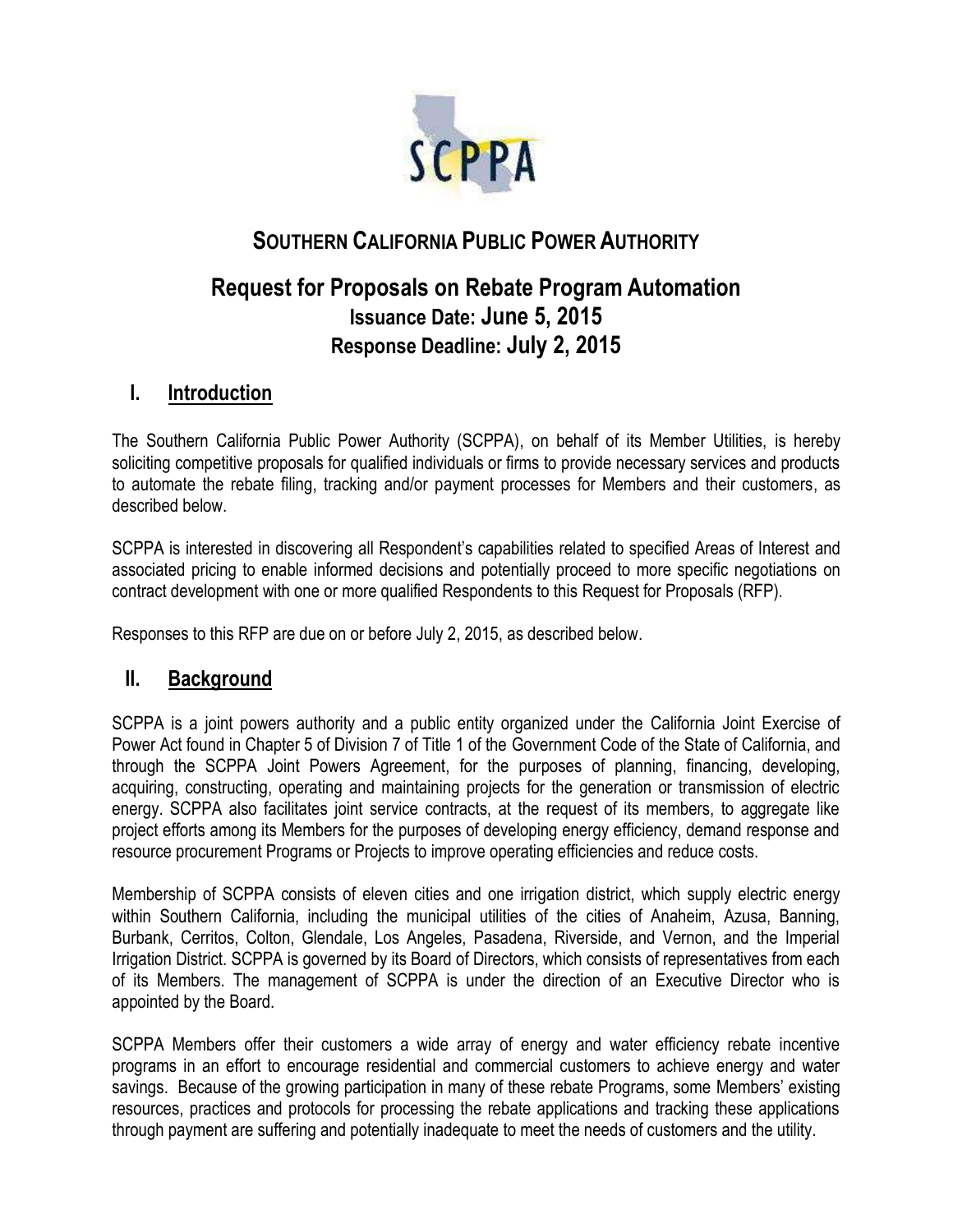Based on this potential need for external support and assistance in revising and improving the existing rebate processes for Members, SCPPA is requesting proposals to provide services and products that will improve the rebate processing procedures and protocols for Members and their customers. Some of these potential services and products are outlined below in Section III.

Any service contract subsequently entered into by SCPPA pursuant to this RFP would be utilized directly by the interested Members to serve their respective utility customers' needs. The service and work products would be ordered and approved directly by SCPPA and/or the applicable Members and the billing would be administered through SCPPA.

# **III. Areas of Interest**

Certain SCPPA Members have expressed interest in improving their existing rebate processing capabilities to meet the needs of their municipalities. While each Member's needs and requirements will vary, the primary areas of interest or focus for such improvements include automation and simplification of the current processing practices, which for some Members have historically been performed manually, or "byhand". The goal is to automate as much of this process as possible by implementing a new rebate processing software platform. This platform will allow customers to apply online for rebate programs and allow Members to electronically review, approve and track customer rebate applications in order to streamline the process.

Presented below is a list of the primary services and functions that Respondents to this RFP should be sure to discuss and demonstrate the abilities to provide or perform in association with and on behalf of Participating Members. Not all Members will be interested or in need of all of these services. However, it is critical for Respondents to address each of these areas in their proposal. In addition, Respondents are encouraged to include and offer, as added alternatives, any other related services and/or products that are not identified below but could enhance the rebate processing improvements being sought by Members.

#### 1. **Review existing rebate process**

- Assess rebate processing current practices and protocols of Participating Members
- Advise and recommend any retention of or revision to existing practices of Participating Members

#### 2. **Develop a secure software platform that:**

#### **A. Will allow Customers to:**

- i. Submit rebate applications electronically, on-line and upload any required pictures, plans, receipts, paid invoices or other required documentation pertaining to the project and their request for a rebate;
- ii. Digitally "sign" the application (and thereby agree to the terms and conditions of the rebate program – that may be displayed within the platform) using approved digital signature software;
- iii. Track or follow the progress of the rebate online (e.g. if there is additional documentation needed for final approval; if the approval is awaiting final inspections; when the rebate was approved and sent to accounts payable, etc.);
- iv. Communicate with Member staff via a comment section and/or direct e-mail, as specified by Participating Member;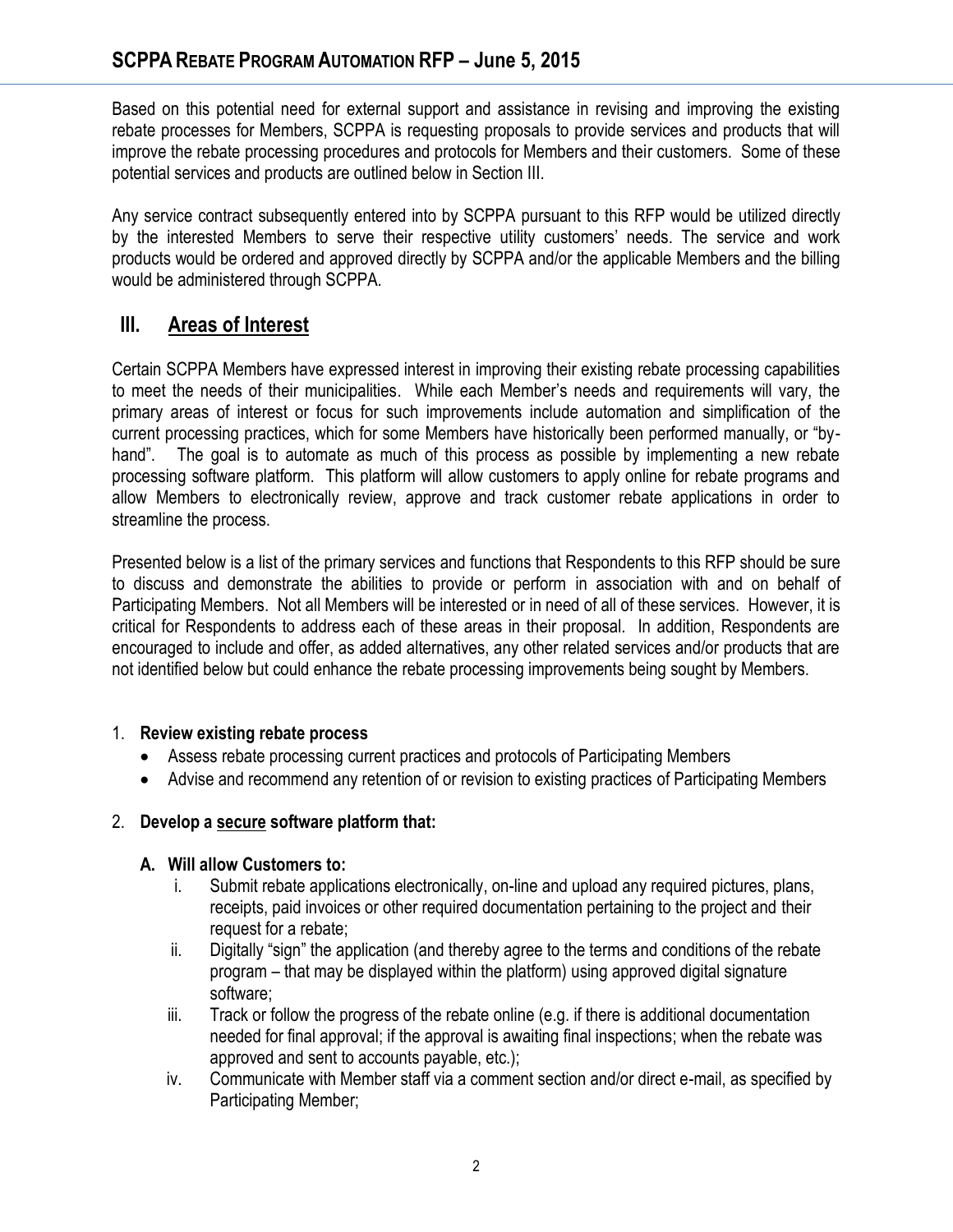#### **B. Will allow Members to:**

- i. Identify and "target market" to customers through sales campaigns based on previous rebate program participation;
- ii. Easily set permissions and approval levels for Member staff based on certain criteria such as rebate amount to correspond to staff signing/approval authority levels;
- iii. Have the ability to override a rebate rejection based on special circumstance (i.e. when the customer purchased the product, it qualified for the program but did not at the time of submittal);
- iv. Input and process those applications that are submitted and received via mail or in-person with a paper application;

#### **C. Has the capability of:**

- i. Maintaining and presenting on-line Member-specified lists of approved appliances, water saving measures, etc. for customers to choose from. These products will be continually updated by the software provider based on revised program-specific requirements including, but not limited to: Energy Star, Water Sense, Federal, State or City requirements, as defined by Participating Members;
- ii. Performing a check and balance whereby if the customer enters an invalid or unapproved appliance/measure the system will reject that product for rebate and inform the Applicant via an on-screen message;
- iii. Tracking historical data on rebates and maintain a list of rebates customers have previously received, including the ability to flag duplicate rebates to the same customer, account and/or premise for the same measure;
- iv. Be capable of generating rejection letters/automatic emails to be sent to customers that do not meet program guidelines and the reasons why the rebate application was rejected;
- v. Creating customized reports on all relevant data points, including but not limited to: kWh savings, ccf water savings, program participation, program expenditures etc. -- for tracking, reporting and analyzing program data. These reports should be able to be downloaded in electronic format (e.g. .xls, .xlsx, .csv …) for additional analysis;
- vi. Providing a "search" function for internal and external users;
- vii. Accommodating rebate payment processing through electronic files processed in batches or other similar pre-payment method so that approved applications can be forwarded to Accounts Payable departments for final payment.

## **Timeline / Schedule\***

| <b>SCPPA RFP for Rebate Program Automation Selection Process</b> |                       |
|------------------------------------------------------------------|-----------------------|
| <b>Schedule of Requirements</b>                                  | <b>Target Date(s)</b> |
| <b>Issue RFP</b>                                                 | June 5, 2015          |
| Responses Due                                                    | July 2, 2015          |
| Review of Responses                                              | <b>July 2015</b>      |
| Interviews (if necessary)                                        | <b>July 2015</b>      |
| Selection of Respondent(s)                                       | <b>July 2015</b>      |

**\***Timeline/Schedule is subject to change, at sole discretion of SCPPA.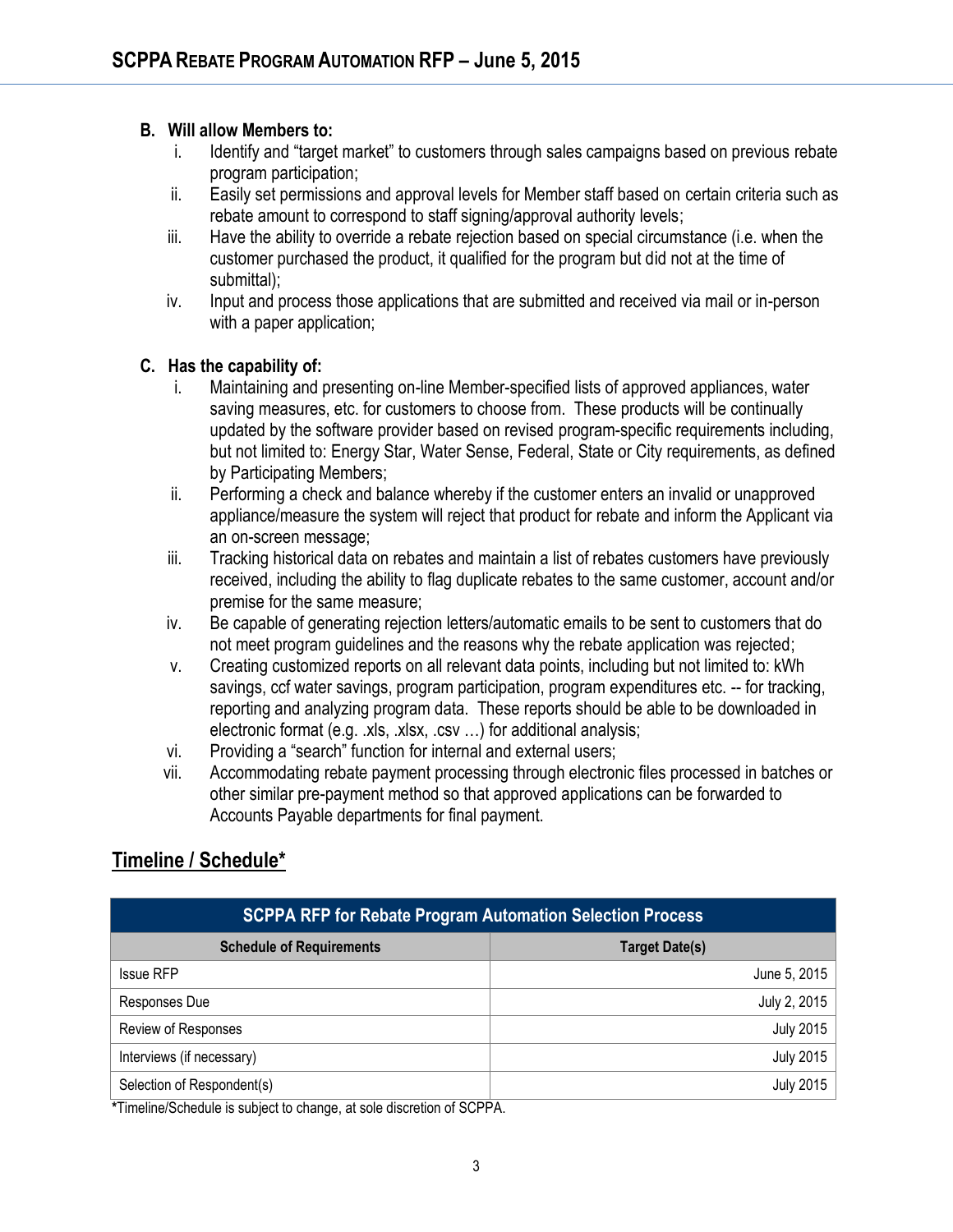# **IV. Proposal Submission Required Elements**

#### **1. Transmittal Letter Content:**

- a. A brief statement of the Respondent's understanding of the work to be done and commitment to perform the work as scheduled, including:
	- i) statement of work specifications; and
	- ii) reference to any proposed contractual terms and conditions required by the Respondent; and
	- iii) a summary of exceptions taken to the RFP requirements; and
	- iv) any and all expectations from SCPPA including, but not limited to: requirements definitions, strategy refinement, and staffing requirements to support the proposed project or program implementation.
- b. An officer authorized to bind must sign the proposal on behalf of the Respondent and must include the following declarations on the transmittal letter:

"This proposal is genuine, and not sham or collusive, nor made in the interest or in behalf of any person not herein named; the Respondent has not directly or indirectly induced or solicited any other Respondent to put in a sham bid, or any other person, firm or corporation to refrain from submitting a proposal; and the Respondent has not in any manner sought by collusion to secure for themselves an advantage over any other Respondent."

- **2. Respondent Information**: Provide legal name of Company or Individual, physical street address, the name(s) and title(s) of the individual(s) authorized to represent the Respondent, including telephone number(s) and email address(es).
- **3. Proposal:** Proposals must include a description of the proposed services and/or products, how these meets (or do not meet) each of the objectives of this RFP, and a detailed description addressing all of the Areas of Interest. Respondents may also include additional services, products, tasks, task elements and/or functions that may not be part of or included in the RFP, but are deemed by the Respondent to be pertinent and potentially valuable to SCPPA or its Members. SCPPA will have full discretionary authority to consider, accept and/or reject without cause such supplemental information that is not directly requested, included in or made part of the RFP.
- **4. Fees:** Pricing in all Proposals should be made based on good faith estimates of the requirements defined in this RFP. Please include all necessary details of specific examples or estimates of the fees, labor rates and service charges. Describe how the fees, rates or charges will be determined. Respondents shall also be prepared to provide a breakdown of the applicable overheads and fringe benefit costs that are part of any labor rates and other direct costs associated with the services to be performed.
- **5. Experience:** Respondent shall clearly identify project participants and management team, including:
	- a. Describe your firm's experience as may be applicable to this RFP, your organizational structure, management qualifications, and other contract related qualifications, including number of years firm has been in business.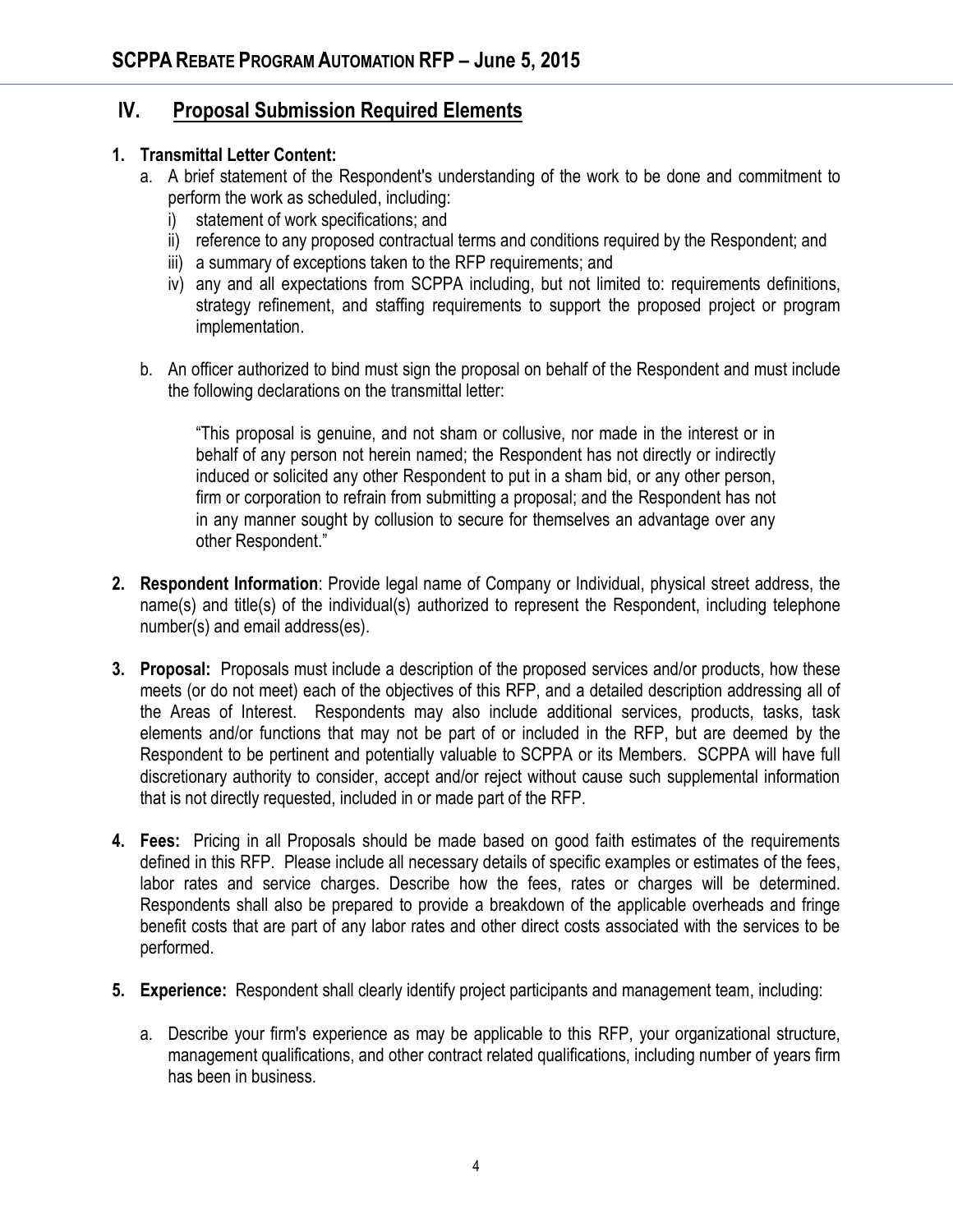- b. Specify key employees and describe their qualifications, experience and duties related to this RFP, including the office location(s) where work will be performed, in addition to the physical street address referenced above.
- c. Provide a commitment statement for the retention and use of key employees as proposed, their availability to initiate and sustain the proposal, as well as planned supplemental employees if key personnel are not available to assure project delivery.
- d. State whether Respondent will use subcontractors to perform services pursuant to the contract. Should the use of subcontractors be offered, the Respondent shall provide the same assurances of competence for the subcontractor, plus the demonstrated ability to manage and supervise the subcontracted work. Subcontractors shall not be allowed to further subcontract with others for work. The provisions of any contract resulting from this RFP shall apply to all subcontractors in the same manner as to the Respondent.
- e. Respondent shall indicate any and all pending litigation that could affect the viability of Respondent's proposal, continuance of existing contracts, operation or financial stability.

#### **6. References:**

- a. Describe whether the Respondent has, within the last five (5) years, rendered any service to SCPPA or to any of SCPPA's Members, either as a contractor or subcontractor, either under the current Respondent's name or any other name or organization. If so, please provide details (status as prime or subcontractor, brief description of the contract, contract start and end date, the contract administrator name, and total actual contract expenditures).
- b. If the Respondent has not rendered any service within the last five (5) years to SCPPA or to any of SCPPA's Members, then please provide references over that period with the details described above including the counterparty for which services were provided.
- c. Identify existing related or relevant projects or programs which Respondent developed and/or operates that would demonstrate Respondent's capabilities in this area.
- d. Describe relevant program development and implementation experience, approach, and provide a list of references for similar projects completed.

## **V. Proposal Submission Delivery Requirements**

There will not be an initial Respondent's conference associated with this RFP. Clarification questions may be addressed to [bcope@scppa.org.](mailto:bcope@scppa.org)

The deadline to submit questions on this RFP will be 4:00PM (PDT) on June 22, 2015. All questions should be submitted electronically via e-mail to: **bcope@scppa.org**, referencing REBATE PROGRAM AUTOMATION RFP QUESTIONS and the potential Respondent's name in the subject line. Answers to all questions will be provided to inquisitor via e-mail within 5 business days from the date received. Answers to questions that SCPPA, at its sole determination and discretion, deems to be substantive or that would place the inquisitor at a distinct and unfair advantage to other potential Respondents will be posted on SCPPA's website at <http://www.scppa.org/pages/misc/rfps.html>within 7 business days from the date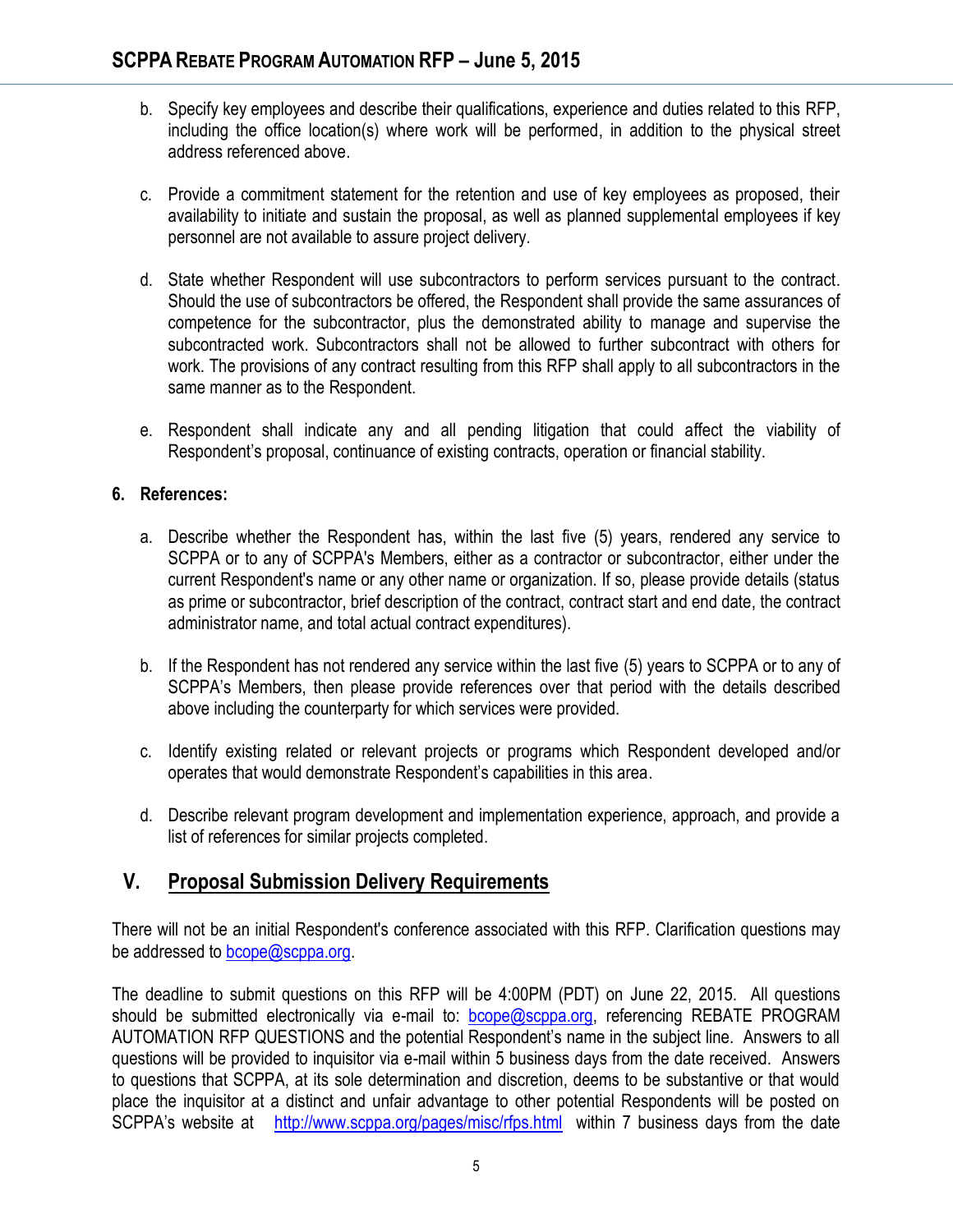received, but no later than June 26, 2015. It is the responsibility of potential Respondents to review this website for any and all postings. SCPPA will not announce or inform potential Respondents of any such postings.

One (1) hard copy of your response, including a transmittal letter of authentic offer with wet-ink authority signature, and any supporting documentation should be delivered no later than 4:00 pm PST on Thursday, July 2, 2015 to:

> Southern California Public Power Authority Rebate Program Automation RFP Attention: Bryan Cope 1160 Nicole Court Glendora, California 91740

One (1) electronic copy of your proposal should also be delivered to the address above, preferably on a CD or USB flash drive, or alternatively e-mailed to [bcope@scppa.org,](file://app-server/data/RFPs_RFQs_RFIs/Public%20Benefits%20Committee/Paperless%20Rebate%20Automation/RFP/bcope@scppa.org) referencing REBATE PROGRAM AUTOMATION RFP, no later than the time and date referenced above.

No contact should be made with the Board of Directors, committees or working group representatives, or SCPPA Members concerning this RFP.

All information received by SCPPA in response to this RFP is subject to the California Public Records Act and may be subject to the California Brown Act and all submissions may be subject to review in the event of an audit.

# **VI. Terms and Conditions**

- 1. SCPPA reserves the right to cancel this RFP at any time, reject any and all proposals and to waive irregularities.
- 2. SCPPA shall determine at its sole discretion the value of any and/or all proposals including price and non-price attributes.
- 3. Proposals may be sub-divided or combined with other proposals, at SCPPA's sole discretion.
- 4. SCPPA shall perform an initial screening evaluation to identify and eliminate any proposals that are, for example, not responsive to the RFP, do not meet the minimum requirements set forth in the RFP, are not economically competitive with other proposals, or are submitted by Respondents that lack appropriate creditworthiness, sufficient financial resources, or qualifications to provide dependable and reliable services for this RFP.
- 5. SCPPA reserves the right to submit follow up questions or inquiries to request clarification of information submitted and to request additional information from any one or more of the Respondents.
- 6. SCPPA reserves the right, without qualification and in its sole discretion, to accept or reject any or all proposals for any reason without explanation to the Respondent, or to make any award to that Respondent, who, in the opinion of SCPPA, will provide the most value to SCPPA and its Members.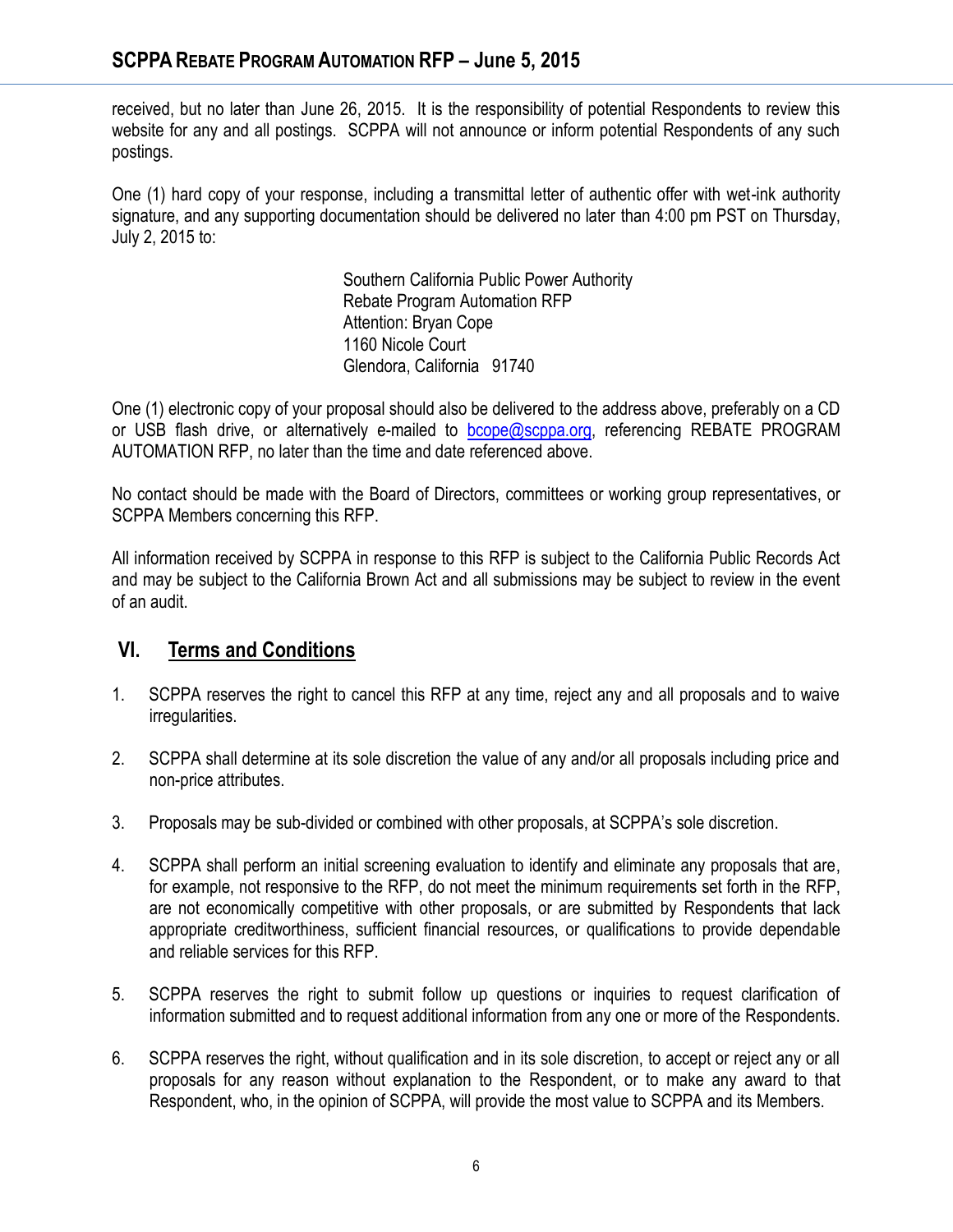- 7. SCPPA may decline to enter into any potential engagement agreement or contract with any Respondent, terminate negotiations with any Respondent, or to abandon the request for proposal process in its entirety.
- 8. SCPPA reserves the right to make an award, at its sole discretion, irrespective of price or technical ability, if SCPPA determines that to do so would result in the greatest value to SCPPA and its Members.
- 9. Those Respondents who submit proposals agree to do so without legal recourse against SCPPA, its Members, their directors, officers, employees and agents for rejection of their proposal(s) or for failure to execute or act on their proposal for any reason.
- 10. SCPPA shall not be liable to any Respondent or party in law or equity for any reason whatsoever for any acts or omissions arising out of or in connection with this RFP.
- 11. SCPPA shall not be liable for any costs incurred by any Respondents in preparing any information for submission in connection with this RFP process or any and all costs resulting from responding to this RFP. Any and all such costs whatsoever shall remain the sole responsibility of the Respondent.
- 12. SCPPA may require certain performance assurances from Respondents prior to entering into negotiations for work that may result from this RFP. Such assurances may potentially include a requirement that Respondents provide some form of performance security.
- 13. Prior to contract award, the successful Respondent shall supply a detailed breakdown of the applicable overheads and fringe benefit costs that are part of the labor rates and other direct costs associated with the services to be performed.
- 14. SCPPA Members, either collectively or individually may contact Respondents to discuss or enter into negotiations regarding a proposal. SCPPA is not responsible or liable for individual Members interactions with the Respondent which are not entirely conducted through SCPPA or at SCPPA's option or election to engage the Respondent as defined within the RFP.
- 15. Submission of a Proposal constitutes acknowledgement that the Respondent has read and agrees to be bound by the terms and specifications of this RFP and any addenda subsequently issued by SCPPA.
- 16. Information in this RFP is accurate to the best of SCPPA's and its Members' knowledge but is not guaranteed to be correct. Respondents are expected to complete all of their due diligence activities prior to entering into any final contract negotiationswith SCPPA.
- 17. SCPPA reserves the right to reject any Proposal for any reason without cause. SCPPA reserves the right to enter into relationships with more than one Respondent, can choose not to proceed with any Respondent with respect to one or more categories of services, and can choose to suspend this RFP or to issue a new RFP that would supersede and replace this RFP.